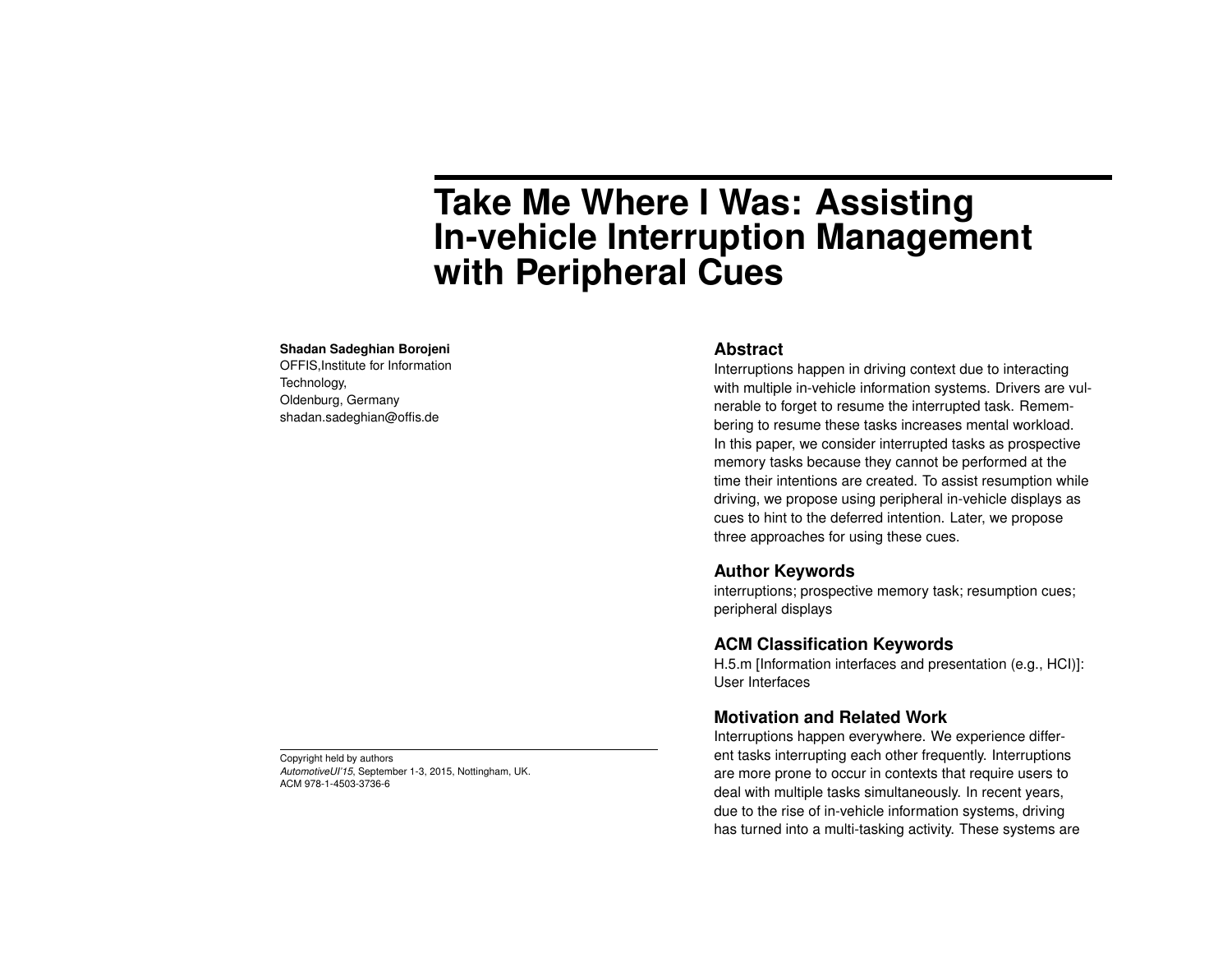primarily meant to assist drivers with driving or performing secondary tasks more simply. However, when the number of the tasks and the workload required for handling them increases, they cause interruptions. These interruptions nevertheless, are not always disruptive; in cases where the interrupting task has a higher priority than the primary task, interruptions can be beneficial.However, the current work focuses on interruptions that are disruptive. Forgetting to resume an interrupted task is a problem, which has been addressed by many researchers [\[3,](#page-2-0) [7,](#page-3-0) [8\]](#page-3-1). People spend noticeable time and effort to remember interrupted tasks, and in cases they do, their workload is increased due to the mental effort they put into reconstructing the previous state of the interrupted task [\[9\]](#page-3-2).

According to Dodhia and Dismukes [\[4\]](#page-2-1) interrupted tasks become *prospective memory tasks*. When a secondary task interrupts a primary task, an intention for resuming the primary task is made. After the interruption is over, the intention for resuming the primary task has to be retrieved from memory. This act of retrieval is normally done without explicit prompting [\[6\]](#page-3-3).

Interruption in driving context has been the topic of research in recent years [\[2,](#page-2-2) [11\]](#page-3-4). Switching the attention back and forth between driving and in-vehicle tasks increases drivers' cognitive workload [\[13\]](#page-3-5). According to Altmann et al. [\[1\]](#page-2-3), when a task is interrupted, its goal which is the mental representation of its completion is suspended. After the interruption, this suspended goal is retrieved from memory, if its activation level passes a threshold called *interference level*. For example, the driver receives a phone call while receiving an up-coming turn instruction from the navigation system. In this case, the goal related to the turning maneuver is suspended until the phone call is finished and the driver can retrieve the stored goal. Altmann et al. [\[1\]](#page-2-3) identified two factors which influence the activation of a suspended goal:

- frequency of retrieval and,
- presence of cues associated with the goal

As the frequency of retrieval of a goal depends highly on users experience with the task, we focus on the second factor, the retrieval cues.

The influence of cues in interruption management has been studied in several works [\[1,](#page-2-3) [2,](#page-2-2) [9,](#page-3-2) [12,](#page-3-6) [5\]](#page-3-7). However, most of these studies, except for [\[5\]](#page-3-7) do not cover the role of cues in resumption and prospective memory task performance. In this work, we are going to discuss about the role of peripheral in-vehicle cues in supporting prospective memory tasks.

# **Prospective Memory Tasks and Peripheral Cues**

In-vehicle interruptions can happen due to various reasons from in-vehicle infotainment system notifications to a passenger talking to the driver. The results of these interruptions are usually errors in time sensitive tasks, like taking a highway exit. Presence of cues associated with the interrupted task assist priming the information about the encoded intention.

In our approach, we decided to use peripheral cues for supporting task resumption. The reason for this decision was that we were inspired by an example happening in everyday life: imagine you want to post a letter, which is lying on a desk next to a green bag. Before you pick the letter up you receive a phone call. After the phone call is finished, you forget about the letter and leave the room. A while later, you enter another room where a similar green bag is lying on a chair. Seeing this green bag makes you think of the last time you saw it and reminds you of the letter. In this example, the green bag is not highly associated with the posting letter task, but it assists you to prime information about it.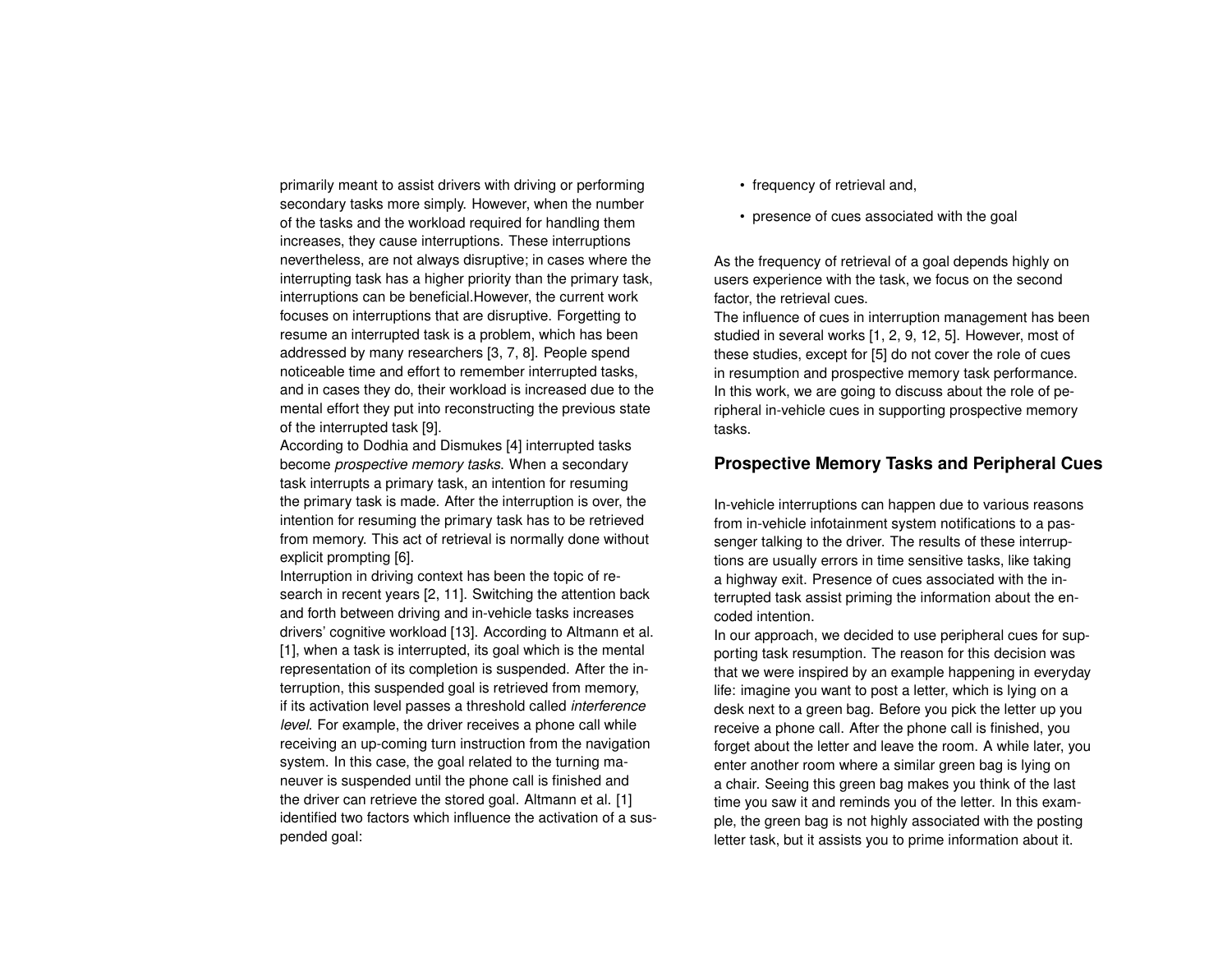Considering this example, we assume that human brain is capable of associating characteristics in one's periphery to intentions of tasks, although they are not highly associated. In our earlier work [\[10\]](#page-3-8) based on this assumption, we suggested having peripheral in-vehicle cues before and after interruption. In this case,the driver can encode the intention of the prospective memory task before switching to the interrupting task to bookmark the context and encode the task intention. After the interrupting task is over, by providing the cues again she is able to prime the encoded intention.

Driving is a visual task where the focus of drivers' visual attention is normally on the road. Using peripheral cues for supporting interruption management and prospective memory tasks can assist drivers to prime information without being distracted from the road by using divided attention. We propose to use light displays for presenting resumption cues. We assume that having light displays in the periphery of drivers can attract their attention to an extent but not distract them from the road. We propose three different approaches to present these in-vehicle light cues:

- **Before and after interruption:** In this approach, as mentioned above, cues are presented before the interruption (e.g. from the time that the phone starts ringing, until the call is answered) to encode the intention, and then after interruption to retrieve the encoded information.
- **Based on task completion:** In cases where tasks are not time-sensitive, we suggest to have cues which remind drivers of an incomplete task.
- **Event based:** This approach can be applied more for time-sensitive tasks, like taking a highway exit. We suggest that when the time is approaching and

the user is not taking a related action to the task (e.g. changing lane), cues are presented to remind users of a forgotten intention.

## **Conclusion**

Peripheral in-vehicle displays can be a good solution for managing interruptions and prospective memory tasks in driving context. We can present cues for prompting information about the interrupted tasks and assist drivers at resumption. This paper discusses the characteristics of interruptions as prospective memory tasks and suggests using in-vehicle light displays as a solution. Three interaction concepts for these light displays are suggested. This work nevertheless, is still at a primary concept development stage and there is a lot room for research either in the concept development or design of in-vehicle peripheral cues.

#### **REFERENCES**

- <span id="page-2-3"></span>1. Erik M. Altmann and J. Gregory Trafton. 2002. *Memory for goals: an activation-based model*. Vol. 26. 39–83 pages.
- <span id="page-2-2"></span>2. Yujia Cao, Frans Van Der Sluis, Mariët Theune, Anton Nijholt, and others. 2010. Evaluating informative auditory and tactile cues for in-vehicle information systems. In *Proceedings of the 2nd International Conference on Automotive User Interfaces and Interactive Vehicular Applications*. ACM, 102–109.
- <span id="page-2-0"></span>3. RK Dismukes and JL Nowinski. 2006. Prospective memory, concurrent task management, and pilot error. *Attention: From theory to practice* (2006), 225–236.
- <span id="page-2-1"></span>4. RM Dodhia and K Dismukes. 2003. A task interrupted becomes a prospective memory task: Encoding and retrieval manipulations. In *Poster presented at the 44th Annual Meeting of the Psychonomic Society*.